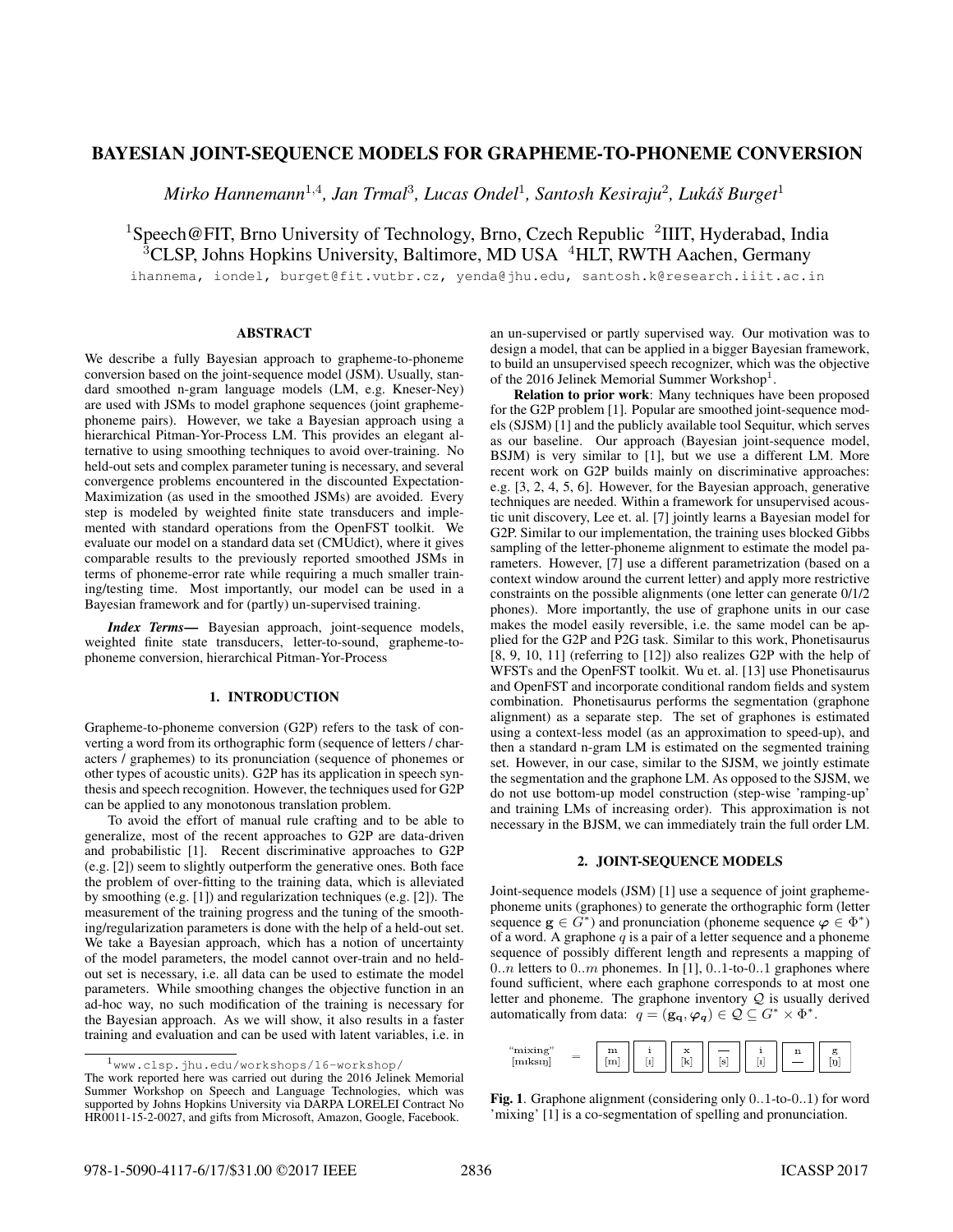The spelling and the pronunciation are segmented into graphones using a co-segmentation (Fig. 1): the letter sequence g and the phoneme sequence  $\varphi$  are grouped into an equal number of segments  $K$ . For a given pair of letter and phoneme sequence, the segmentation into graphones is usually not unique. The task of graphone segmentation is to find (all) possible graphone sequences and to calculate their probabilities.  $S$  is the set of all possible co-segmentations of g and  $\varphi$  (i.e. graphone sequences  $\mathbf{q} \in \mathcal{Q}^*$ ):

$$
S(\mathbf{g},\boldsymbol{\varphi}) := \left\{ \mathbf{q} \in \mathcal{Q}^* \middle| \begin{matrix} \mathbf{g}_{q_1} & \cdots & \mathbf{g}_{q_K} \\ \boldsymbol{\varphi}_{q_1} & \cdots & \boldsymbol{\varphi}_{q_K} \end{matrix} \right\}.
$$
 (1)



Fig. 2. Lattice of all possible co-segmentations of letters  $g =$  $A, B, B, A$  and phonemes  $\varphi = a, b, a$ . Each vertex corresponds to a pair of positions in g and  $\varphi$ . Edges correspond to 0..1-to-0..1 graphones. \$ indicates sentence end symbol.

The set of all possible alignments  $S$  can be represented as a lattice (Fig. 2). The joint probability  $p(\mathbf{g}, \varphi)$  is determined by summing over all possible matching graphone sequences:

$$
p(\mathbf{g}, \boldsymbol{\varphi}) = \sum_{\mathbf{q} \in S(\mathbf{g}, \boldsymbol{\varphi})} p(\mathbf{q}),
$$
 (2)

where the probability  $p(\mathbf{q})$  of the graphone sequence  $\mathbf{q}_1^K$  =  $q_1, \ldots, q_K$  (positions  $j < 1$  and  $j > K$  are appended with the boundary symbol) can be modeled using a graphone LM, using the standard M-gram approximation:

$$
p(\mathbf{q}_1^K) \cong \prod_{j=1}^{K+1} p(q_j | q_{j-1}, \dots, q_{j-M+1}).
$$
 (3)

To obtain a Bayesian JSM, we have to replace interpolated Kneser-Ney (KN) used in [1] with a Bayesian LM. In section 4, we introduce the hierarchical Pitman-Yor Process LM for that purpose. The task of G2P is to search for the most likely pronunciation given the orthographic form using Bayes' decision rule:

$$
\varphi(\mathbf{g}) = \arg \max_{\boldsymbol{\varphi}' \in \Phi^*} p(\mathbf{g}, \boldsymbol{\varphi}'). \tag{4}
$$

### 3. MODEL ESTIMATION: DISCOUNTED EM

Many G2P algorithms require the grapheme-phoneme alignment (segmentation) as external input. JSMs have the advantage, that the alignment and the model parameters are optimized jointly on the training data  $\mathcal{O} = (\mathbf{g}_1, \varphi_1) \dots (\mathbf{g}_N, \varphi_N)$ . The parameters to be estimated are the graphone M-grams  $p(q_j | h_j; \theta)$  in (3), where  $h_j = q_{j-1}, \ldots, q_{j-M+1}$  and  $\vartheta$  indicates a particular setting of the parameters. For smoothed JSMs, the training is performed with an Expectation-Maximization algorithm (EM) [1]:

$$
e(q, h; \boldsymbol{\vartheta}) = \sum_{i=1}^{N} \sum_{\mathbf{q} \in S(\mathbf{g_i}, \boldsymbol{\varphi}_i)} \frac{p(\mathbf{q}; \boldsymbol{\vartheta})}{\sum_{\mathbf{q'} \in S(\mathbf{g_i}, \boldsymbol{\varphi}_i)} p(\mathbf{q'}; \boldsymbol{\vartheta})} n_{q, h}(\mathbf{q}).
$$
 (5)

In this expectation step,  $e(q, h; \theta)$  is the expected number of occurrences (fractional count) of the graphone  $q$  in context  $h$  given the current parameters  $\theta$ , and  $n_{q,h}(\mathbf{q})$  is the number of times the particular graphone  $q$  occurs in the sequence  $q$ . The set of all possible alignments can be represented as a lattice (Fig. 2), where the arc weights correspond to the likelihoods  $p(q_i | h_i; \theta)$ . The posterior probability of each arc in such a lattice can be calculated with the standard forward-backward algorithm. (5) can then be efficiently evaluated as the sum of the posteriors of all arcs corresponding to graphone q with history  $h$ . In maximum likelihood training, we start with a flat initialization of all possible graphones and we alternate the expectation and the maximization steps  $(5)$ ,  $(6)$ :

$$
p(q|h; \boldsymbol{\vartheta'}) = \frac{e(q, h; \boldsymbol{\vartheta})}{\sum_{q'} e(q', h; \boldsymbol{\vartheta})},
$$
(6)

where  $\vartheta'$  denotes the parameter set to be used in the next iteration. The use of this original EM guarantees that the likelihood on the training set reaches a (local) optimum, but it has several problems: it over-fits the training data, results in a huge graphone inventory, and when, in any iteration  $e(q, h; \theta) = 0$ , the graphone  $q|h$  can never emerge again in future iterations. To avoid over-fitting and to keep the set of graphones manageable, the evidence counts are smoothed and pruned. As explained in [1], smoothing in this case needs to deal with fractional counts and an interpolated KN LM is used:

$$
p_M(q|h) = \frac{\max(e(q, h) - d_M, 0)}{\sum_{q'} e(q', h)} + \lambda(h) \cdot p_{M-1}(q|\bar{h}). \tag{7}
$$

Here,  $d_M$  is the discount used for model order M,  $\lambda(h)$  is the interpolation weight, and  $p_{M-1}(q|h)$  is the lower-order distribution (using a shortened history  $\bar{h}$ ), which recursively has exactly the same shape as  $p_M$ , but uses a different kind of evidence counts  $\hat{e}(q, h)$ according to a marginal constraint (details in [1]).

The discounted EM algorithm as implemented in Sequitur [1] is:

- 1. Initialize all graphones (flat).
- 2. Compute expected counts (5).
- 3. Estimate new parameters (7).
- 4. If likelihood on held-out set improved, continue with 2.
- 5. Tune discounting parameters  $d_1, \ldots, d_M$  by optimizing the held-out likelihood.
- 6. If held-out likelihood improves, continue with 2.
- 7. Prune model and terminate.

While, in the original EM (5), (6), the training likelihood is guaranteed to converge to a (local) optimum, for discounted EM, there are effectively two possibly conflicting objective functions: the setting of the optimal discount parameters (estimated on the held-out set) can in some cases deteriorate the training likelihood and prevent the discounted EM from converging, causing a sub-optimal termination of the overall algorithm. In order to reach the (local) optimum, it is, in some cases, necessary to manually keep the discounts small in the first few iterations until the training data 'guides' the model towards the optimum, and to apply the discounts only in the finetuning phase. As already pointed out in [1], starting from a larger initial graphone set (e.g. 0..2-to-0..2 graphones) always gave worse performance than when allowing only 0..1-to-0..1 graphones. Since those are a subset of the larger set, the training algorithm should be able to pick at least the same optimum.

Sequitur uses a bottom-up model construction: Starting with unigrams, the lower-order  $\overline{M} - 1$  model is trained until convergence, and then the higher-order model  $p_M(q|h)$  is initialized with  $p_{M-1}(q|\bar{h})$  (called 'ramping-up'). Here, histories h can only be constructed from  $h$  that were not pruned in the lower-order model. This greedy approximation is necessary to keep the model tractable for higher orders M and when using graphones with more than one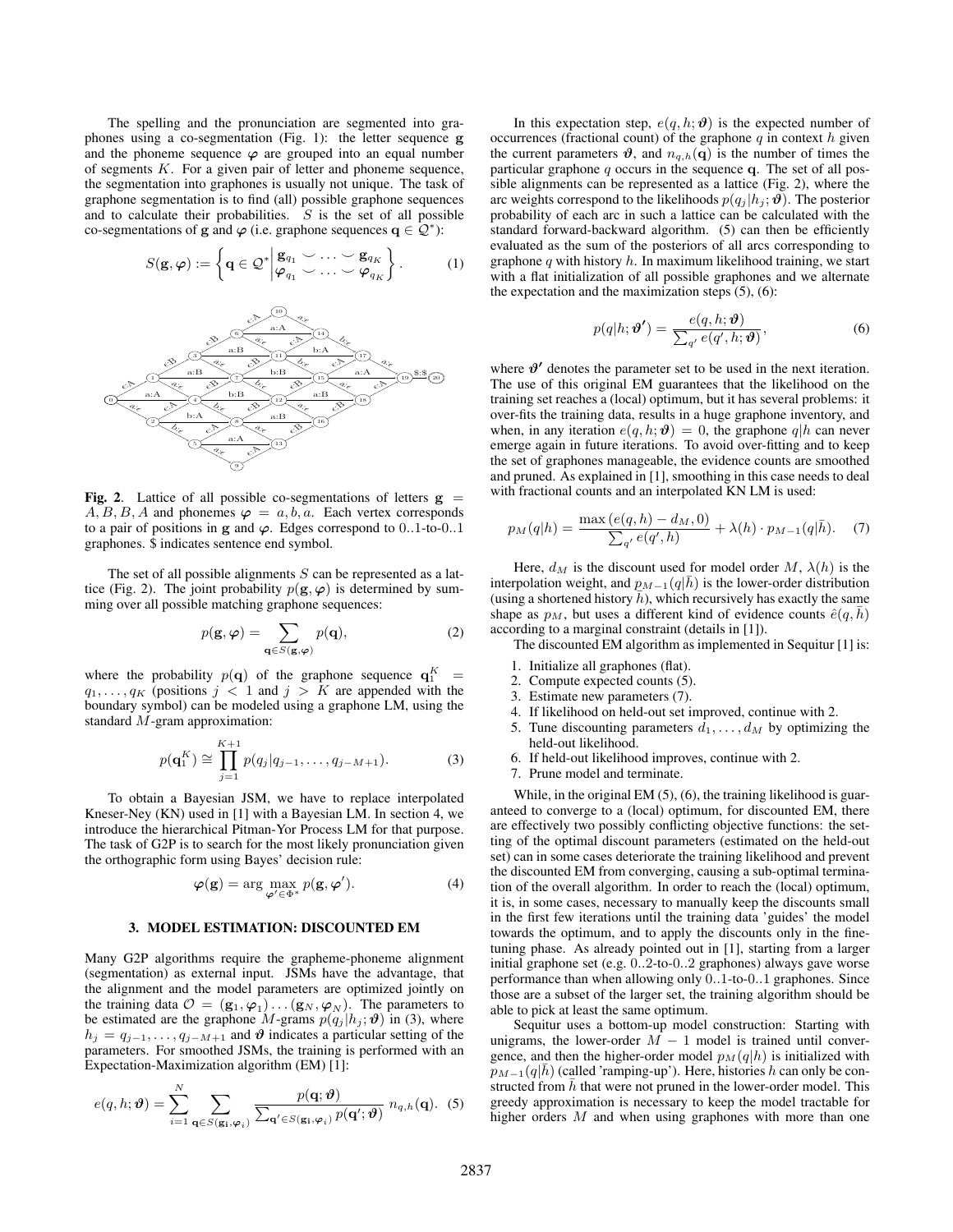letters and phonemes. Surprisingly, when starting directly with a higher-order model (e.g. bigram), the training finishes in a worse local optimum than when training bottom-up (fixing the optimal set of graphones in the unigram, and training a bigram on top of that). That indicates, that the training procedure is not able to find good sets of unigram graphones, even if the bigger context should help to make an even better selection.

### 4. HIERARCHICAL PITMAN-YOR PROCESS LM

As seen in the last section, the implementation of the discounted EM for the SJSM needs a good deal of engineering, and sometimes it is necessary to force the model into the right direction. We therefore propose to replace the smoothed graphone LM (7) with a nonparametric Bayesian LM, and to train the model in a more principled, fully Bayesian way. To model graphone sequences, we use the Hierarchical Pitman-Yor LM (HPYLM) proposed in [16, 17]. It is necessary to be familiar with [16, 17] in order to fully understand and re-implement the following presentation, which only focuses on problems specific to applying HPYLM to the G2P task.

To start with a simpler model, assume that (3) can be modeled using a unigram LM (i.e. a categorical distribution  $G$  over a limited vocabulary of graphones Q). In a Bayesian setting, we treat  $G$  as latent variable with a suitable prior distribution. For the unigram, we choose a Pitman-Yor process (PY) [14, 15] as the prior  $P(G) = PY(d, \theta, G_0)$  with discount factor d, concentration parameter  $\theta$  and base measure  $G_0$ .  $G_0$ , which is the mean of  $P(G)$ , can be set to the "un-informed" uniform distribution over Q. PY can be seen as a generalization of the Dirichlet distribution<sup>1</sup>. Unlike the Dirichlet distribution, however, the proper setting of  $d$  can shape the tails of the prior  $P(G)$  to express the preference for G to follow Zipf's law as observed in natural languages. This makes PY a suitable and effective prior in Bayesian language modeling [16, 17]. As it is standard with Bayesian inference, the final graphone LM for the G2P inference could be obtained as the predictive distribution:

$$
P(q|\mathbf{q}_{train}) = \int P(q|G)P(G|\mathbf{q}_{train})dG, \tag{8}
$$

given a training graphone sequence  $q_{train}^2$ . Although there is no known analytic form for the posterior distribution over the unigram LMs  $P(G|\mathbf{q}_{train}) \propto P(\mathbf{q}_{train}|G)P(G)$ , the predictive distribution (8) has a tractable form in the representation as a Chinese restaurant process (CRP) [15]. In the metaphor, the Chinese restaurant has a number of tables  $t$  (unlimited), where each table  $k$  serves a single dish - a graphone (type)  $q_k \in \mathcal{Q}$ . Each table k holds a number of customers  $c_k$  (unlimited). The CRP assumes that the graphone sequences (e.g.  $q_{train}$ ) are generated as follows: Each new customer corresponding to the next element in the graphone sequences is either seated to one of the already existing tables ( $k = 1...t; c_k :=$  $c_k + 1$ ) or to a new table  $(k = new = t + 1; c_k := 1; t := t + 1)$ with probabilities:

$$
P(k_j = k) = \begin{cases} \frac{c_k - d}{\theta + \sum c_i} & (k = 1 \dots t) \\ \frac{\theta + d \cdot t}{\theta + \sum c_i} & (k = new). \end{cases} \tag{9}
$$

The new graphone in the sequence is then given by the dish being served at that table. For a *new* table, a dish  $q_k \in \mathcal{Q}$  is sampled from  $G_0$ . (9) is the predictive distribution of assigning the next customer, given the assignment of all previous customers (seating arrangement). If the seating arrangement for the training data was known, (9) would directly define the predictive distribution (8). However, if  $Q$  is limited ( $G_0$  discrete), there can be more than one table serving a particular graphone  $q$ . In this case, given a graphone sequence, the seating arrangement is not unique, but is a hidden variable, which needs to be inferred.

There is a Gibbs sampling scheme that can be used for the inference: In a first run over the training data, all customers are seated with probabilities proportional to  $(9)$ , but with the constraint, that the customer can only be seated to tables already serving the same graphone. Then, iteratively, each customer is removed and re-seated again to a (possibly) different table, while keeping the seating arrangement of all other customers fixed. (9) is used to re-seat the customer by treating it as the last customer being added. Remembering the assigned table  $k_j$  for each customer, the removal of the customer is equivalent to decreasing  $c_{k_j}$  and, if the table becomes empty, decreasing t.

Additionally to the seating arrangement, in the Bayesian JSM, there is a second hidden variable: the graphone sequence is not directly observed but given by the co-segmentation  $S(\mathbf{g}, \varphi)$  of the grapheme/phoneme sequence. We can also apply Gibbs sampling to obtain the corresponding graphone sequence. For an approximate but efficient inference, we use a blocked Gibbs sampler, where we sample the co-segmentation  $S(g, \varphi)$  of a whole training example (i.e. pronunciation dictionary entry) and re-seat all the corresponding customers at once. Sampling means to select one path (graphone sequence) in the alignment lattice (Fig. 2) according to the posterior probability  $p(\mathbf{q}|\mathbf{g}, \boldsymbol{\varphi}; \boldsymbol{\vartheta})$ . Thus, the inference procedure in the BJSM is to iterate over all training examples (dictionary entries):

- 1. Remove customers from old graphone sequence.
- 2. Sample co-segmentation  $S(\mathbf{g}, \boldsymbol{\varphi})$  according to posterior.
- 3. Sample seating arrangements in the Chinese restaurant.

So far, we have not considered graphone context  $h$ , i.e. were using an unigram PY with uniform distribution over graphones as base measure. Now, we use a hierarchical PY LM (HPYLM) [16, 17, 18], which has achieved good results as word LM. It introduces a hierarchical structure of PY. Each PY models the distributions  $G_h$  of graphones given a particular context  $h$ , where the prior (base measure)  $G_{\bar{h}}$  is given by the PY of the shortened context h (leaving out the earliest graphone). This structure corresponds to interpolating (backing-off) between higher and lower order n-grams. At the lowest hierarchy level, we use  $G_0 = 1/|Q|$ :

$$
G_1 \sim PY(d_1, \theta_1, G_0 = 1/|\mathcal{Q}|)
$$
  
\n
$$
G_{\bar{h}} \sim PY(d_{|\bar{h}|}, \theta_{|\bar{h}|}, G_{\bar{h}})
$$
  
\n
$$
G_h \sim PY(d_{|h|}, \theta_{|h|}, G_{\bar{h}})
$$

Again, there is an equal representation of the HPYLM with the  $G_h$  integrated out, in the form of a hierarchy of CRP, which we use to evaluate the predictive distribution  $p(q|h; \theta)$ . There is one CRP for each graphone q in context h (including the empty context  $\emptyset$  for unigrams). The training of the model is done by seating customers (graphone n-gram counts  $c(q|h)$ ) over tables  $1 \ldots t_{ha}$  (the number of tables for a particular graphone/context). The customers  $c(q|h)$  are only directly seated at the highest order  $M$ . Every time a new table  $k$ is created, a proxy-customer is hierarchically sent down to the lowerorder CRP with shortened history  $h$ . Since the lower-order CRP are only updated for new tables in higher-order CRPs (graphones in unseen contexts), their distributions are not proportional to counts  $c(q|h)$ . The resulting equation for the graphone HYPLM resembles the interpolated KN (7) (KN is a constraint variant [17]):

$$
p(q|h) = \frac{c(q|h) - d \cdot t_{hq}}{\theta + c(h)} + \frac{\theta + d \cdot t_h}{\theta + c(h)} \cdot p(q|\bar{h}) \tag{10}
$$

<sup>&</sup>lt;sup>1</sup>With  $d = 0$ , PY is equivalent to Dirichlet process, and degrades to Dirichlet distribution with concentration parameter  $\theta$ , if  $G_0$  is categorical.

<sup>&</sup>lt;sup>2</sup>In the Bayesian JSM, graphone sequences are not directly observed but given by the co-segmentation  $S(g, \varphi)$ . We will address this problem later.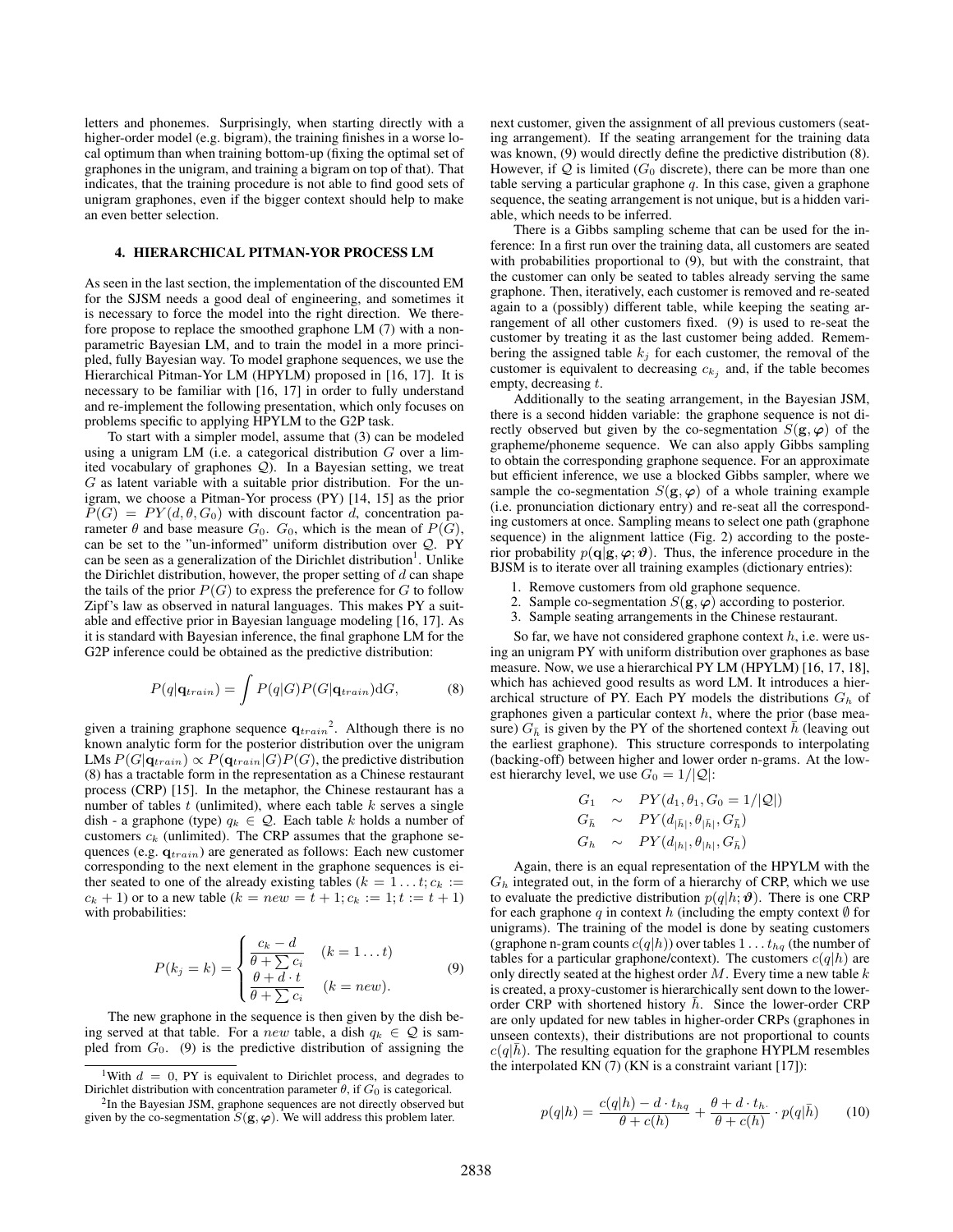#### 5. IMPLEMENTATION WITH WFSTS

We implemented the whole Bayesian G2P framework with the help of weighted finite state transducers (WFST) [19] mostly using standard library functions of OpenFST <www.openfst.org/>. The generation of all possible graphone segmentations in an alignment lattice can be implemented using WFST composition.



Fig. 3. Transducer chain  $P \circ P2G \circ G2L \circ L$  for toy example with grapheme inventory  $A, B$  and phoneme inventory  $a, b$ . Outer left: phoneme acceptor P for  $\varphi = a, b, a$ ; Outer right: letter acceptor L for  $g = A, B, B, A$  corresponding to a pronunciation dictionary entry 'ABBA a b a'. Middle part: Left: transducer P2G mapping from phonemes to the set of all possible graphones. Right: G2L mapping from graphones to letters.

As shown in Fig. 3, the letter sequence g and the phoneme sequence  $\varphi$  can be represented as linear acceptors L and P, respectively. To construct a lattice containing all possible alignments, we use two mapping transducers. In Fig. 3, transducer  $P2G$  (middle left) maps from graphones to phonemes and transducer G2L (middle right) maps from graphones to letters. For simplicity, we use only 0..1-to-0..1 graphones (Fig. 1), so the set of all possible graphones stays reasonable. Given these transducers, we can form a chain of compositions to produce the alignment lattice transducer (example in Fig. 3 results in Fig. 2.):

$$
A=P\circ P2G\circ G2L\circ L.
$$

We use a blocked Gibbs sampling approach, where we always sample a new alignment for a whole pronunciation entry (word) at once. A sample alignment is a particular path through the lattice A (Fig. 2). Also the graphone LM (HPYLM) can be represented as a WFST G, where nodes correspond to n-gram histories and each arc corresponds to a graphone (used for both input and output symbols) and its n-gram probability (arc weight). To represent an n-gram LM as WFST, we use the compact representation using back-off arcs ([19], page 19). We can apply the probabilities of the graphone HPYLM with the help of WFST composition (which corresponds to lattice re-scoring):

$$
B = P \circ P2G \circ G \circ G2L \circ L. \tag{11}
$$

As already pointed out by [10], to correctly evaluate the interpolated LM in the WFST framework, we need to encode the back-offs as failure arcs [20] and to use the correct matchers in the composition (phi-composition, indicated by  $\circ_{\varphi}$ ). For higher-order graphone LMs, and already for small graphone inventories, the G transducer gets huge. Moreover, for a particular training example (dictionary entry), only a small portion of  $G$  is accessed. Therefore, we use OpenFST's interface for lazy composition. We implemented the HPYLM with the source code developed by Walter/Heymann [21] <https://github.com/fgnt/nhpylm> and wrote our own wrapper, that creates a lazy (on-the-fly) OpenFST WFST object.

While WFST composition is an associative operation, the grouping of compositions in (11) has an important impact on memory use and speed, especially when using lazy composition (and possibly pruning). Since the composition with  $G$  is the most costly operation and the linear acceptors  $P$  and  $L$  are the knowledge sources that constrain the possible graphone sequences, we want to apply them as early as possible, before applying  $G$ . The final composition is:

$$
B = \Pi_2(\Pi_1(P \circ P2G) \circ G2L \circ L) \circ_{\varphi} G. \tag{12}
$$

The projection operations  $\Pi_1(T)$  and  $\Pi_2(T)$  obtain an acceptor from WFST  $T$  by omitting the input or output labels, respectively. We project onto the output graphone symbols after composing  $P \circ P 2G$  and project the resulting alignment lattice A onto the input graphone symbols to obtain an acceptor lattice with graphone labels. (12) results in a 2-3x speed-up over (11). In the WFST framework, sampling the graphone sequence from the lattice  $B$  can be implemented by applying weight pushing towards the initial state in the (log) probability semi-ring, and then forward-sampling a path (graphone sequence)<sup>3</sup>, which is used to sample a new seating arrangement in the Chinese restaurant processes.

During training, we go through all training examples in random order. Typically, 3-4 iterations through the data are sufficient to converge to a likely segmentation and seating arrangement. After each iteration, we re-sample the hyper-parameters for d and  $\vartheta$ as described in [17], appendix C. Since we use Gibbs sampling to approximate  $p(q|h)$ , correct estimates can be obtained by averaging several HPYLM with different seating arrangements as obtained from different Gibbs sampling iterations. As a first approximation, we used just a single sample of the HPYLM in the experiments.

## 6. EXPERIMENTAL RESULTS AND CONCLUSIONS

We trained the HPYLM G2P on the CMUdict v0.7 kindly provided by [10]. It contains 106,837 unique training words with 113,438 pronunciations. The test set contains 12,000 unique words with 12,753 pronunciations. Our baseline is a 7-gram joint-sequence model trained with Sequitur [1] using the default settings and selected 1% of the training data as held-out set to tune the discounts. We reached 5.92% phoneme error rate (PER) and 24.65% word error rate (WER) after 11h of training, which is very close to what is reported in [1]. Using a 9-gram LM as in [1] took an additional 9h training and gave the same performance. Our Bayesian HPYLM G2P does not need a held-out set. After three iterations of sampling the training set in 2h, we reached 5.92% PER and 24.73% WER, which is basically the same as our baseline. We can expect further improvement from averaging several sampled HPYLM. With Phonetisaurus [10], we reached 5.80% PER and 24.36% WER in the order of minutes.

We presented a fully Bayesian approach to G2P, which is fully implemented with WFSTs. The Bayesian G2P based on a hierarchical Pitman-Yor-Process does not need a held-out set and complicated parameter tuning and avoids the pitfalls of the discounted EM algorithm. The Bayesian model has the same performance as the smoothed joint-sequence models. Despite the fact, that Gibbs sampling was used and the resulting models (7-grams) are already significantly large, the training is much faster than using Sequitur, but still slower than Phonetisaurus. No greedy assumptions are necessary, as e.g. the bottom-up model initialization [1] and the segmentation is done jointly in training, using full context. However, the most important advantage is that the resulting model can be used in a bigger Bayesian framework and can deal with (partly) un-annotated data.

<sup>&</sup>lt;sup>3</sup>This corresponds to the forward filtering and backward sampling procedure as used in [7] and [22]. Forward filtering is the forward part of the lattice forward-backward algorithm (as in Section 3) and backward sampling picks a path according to the forward probabilities, starting from the final state.